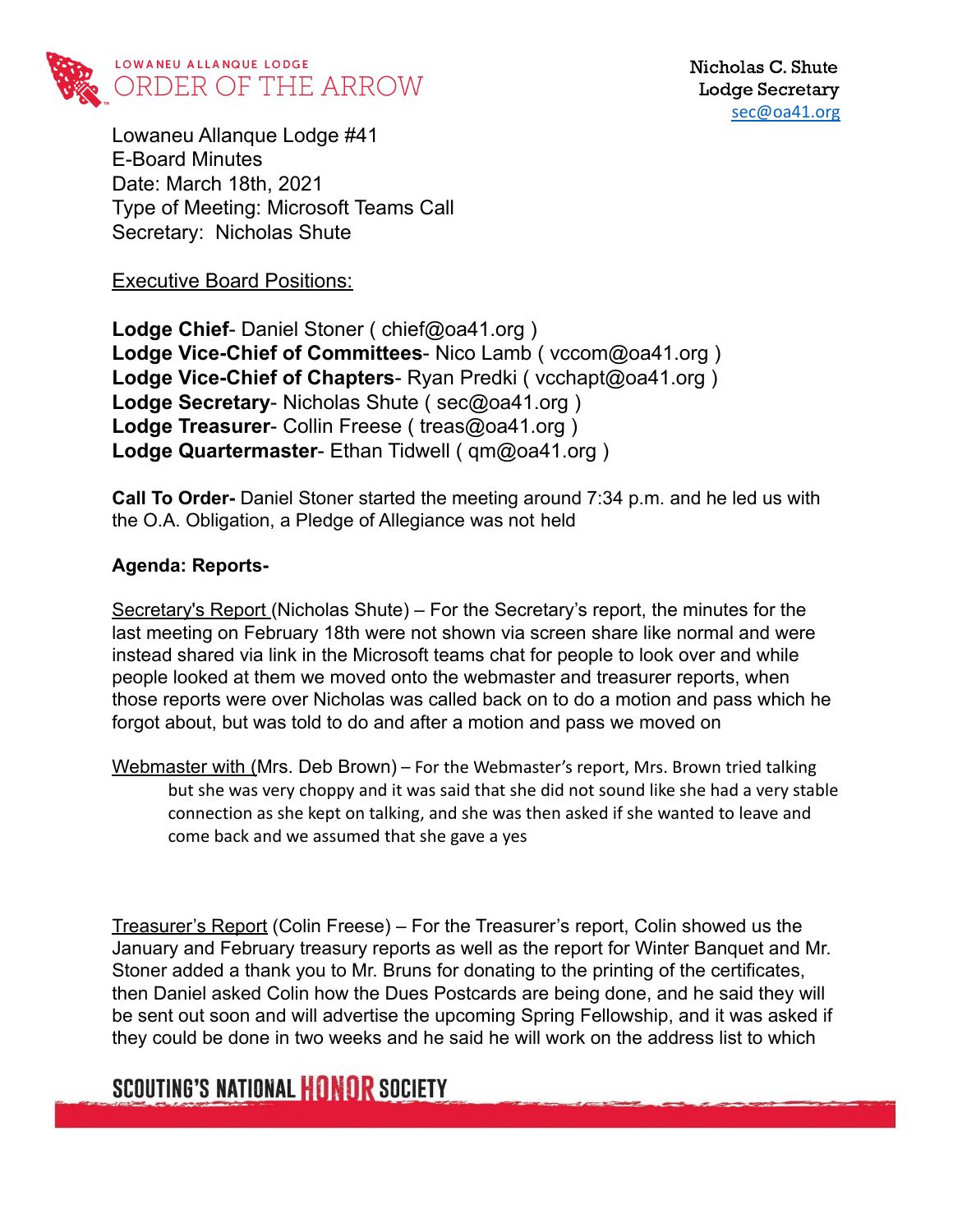

Mr. Stoner said that Gavin and Mr. Pettey already have worked on the addresses, and then Nico said that Gavin was not here today and we went back to Nicholas for the Minutes motion, after the old business talk of Winter Banquet and the discussion of the Vigil Committee Mr. Stoner said he forgot he had something important to mention and that was that we have a new Treasurer Advisor and that is Kevin Wills

Quartermaster's Report (Ethan Tidwell) – For the Quartermaster's report it was said Ethan was not at the meeting tonight so we were not able to get a report from him at this time, although we hope to later

**Chapter Reports** (Ryan Predki)—Ryan said that we would be starting with Chippewa, and once Potawatomi was done with its report he said from a general election standpoint we are about 40% through as most units have not responded to wanting an election, but we are doing good, and Ryan said he would talk to the Chapter Chiefs after this, and that if anyone had any questions on elections then let Jordan, Ryan Predki, or Austin know, and that is it for Chapter reports

Chippewa - The Report for the Chippewa Chapter is Ryan Dodd said they had two meetings since the last Executive Board Meeting, one of which was on February 20th and was a Chapter Training Academy which had a lower attendance than usual at only ten people which makes them rethink having future meetings on a Saturday, then the second event was in March just this last weekend was planned by Tim and they had 37 attendees at the event which was a five mile hike at Springbrook Prairie, and then he said that either April 1st or April 8th they will have a service project like a volunteer activity which was originally Feed My Starving Children, but they only take groups of five now due to COVID-19 so he needs to find something else and he said they currently still need 37 elections, and they have five scheduled, three in the planning phase, and they need election help on Saturday March 20th from 10:00 to 11:30 as they currently have no acting leader or adult and need someone and that is all he has, and Ryan Predki said to contact Ryan Dodd about elections if you would like to help

Ottawa - The report for the Ottawa Chapter is Vinny said they had two meetings in the last month, the first meeting having 26 members and they held an elections training night and the second meeting was a bowling meeting with 23 members and the next meeting will be April 7th at Baker Community Center, it was then mentioned by Ryan Predki that he beat the Vice Chief of Ottawa Lucas Shute at Bowling, and it was said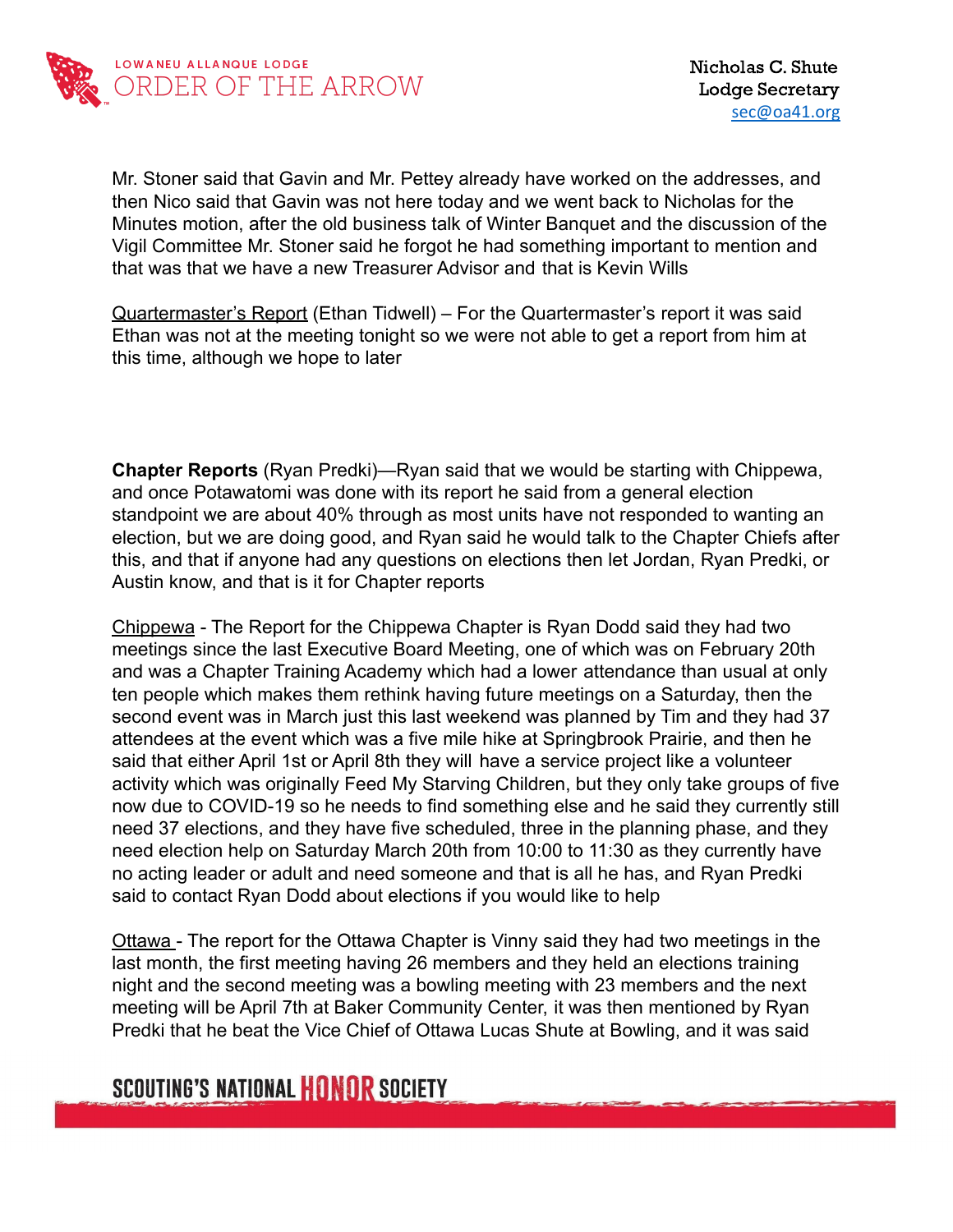

that most of the Ottawa Chapter used the Alligator to help bowl, and Daniel said he had fun at the event

Potawatomi - The report for the Potawatomi Chapter is Austin Mathison said they held a meeting on March 10th, they had an Inductions Minute, they talked of new and old business and more things at the end of their movie that they watched for their meeting, he also said that the third Wednesday of April is going to be their next meeting and that their leadership is planning a hike and day trips, but currently their meetings are staying online to be safe, he then said that elections are going good so far, but to reach out to Potawatomi unit leaders to tell them to contact Austin if they want a election, and finally he put his email in the chat, he also mentioned later on that at their meeting on the 10th they had ten youth and two adults attend

**Committee Reports** (Nico Lamb)– For Committee Reports, Nico said they would go straight into Committee reports and then talk of what they would be doing tonight after, once the Vigil Committee report was over Nico said we would be moving into Microsoft Teams Breakout Rooms soon and he said that Committee Chair's will jump to breakout rooms and if you are interested in a committee and want to be involved then learn more about what they do and go to their breakout room, he also said that they want to see everyone out of the main room, so if Sean could get those rooms open then chairman who are already assigned can be sent there and everyone else can make their decision of where they want to go

American Indian Activties/Affairs - The report for A.I.A. is Matt Bazan said that they have a new ceremonies team that just had their first practice over Zoom and he said that he is currently pulling together teams for Spring Fellowship and Brotherhood Bash

Activities - The report for the Activities committee is Nico said that they are trying to plan a very fun Spring Fellowship and that they are doing a lot of planning and figuring out logistics at this time

Awards- The report for the Awards committee is Nico said that they currently need a Committee Chairman for the Awards committee and that they must have gotten the award they are helping to choose a recipient for, to be on that part of the committee

Brotherhood - The report for the Brotherhood committee is Jacob Wilson said that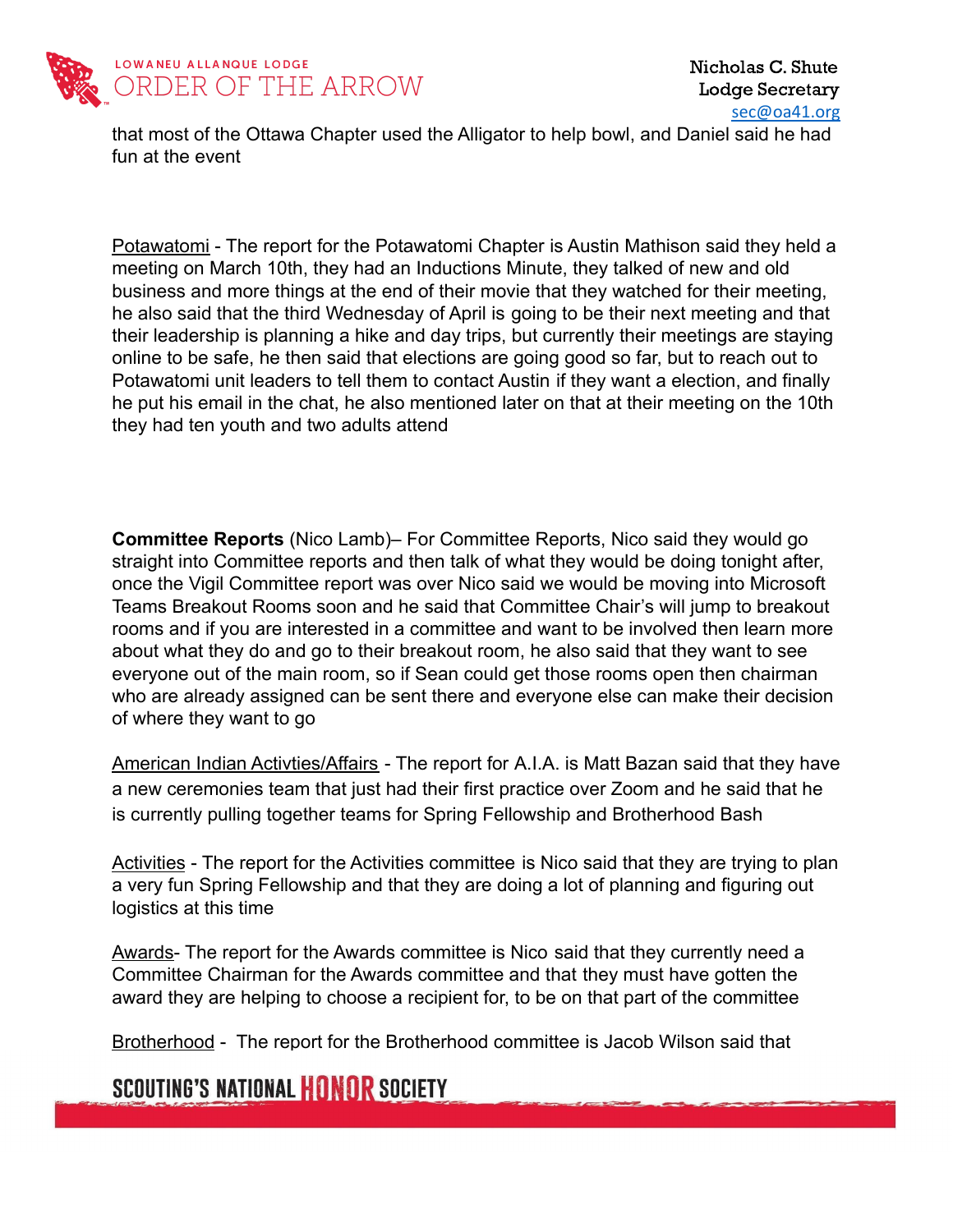

#### LOWANEU ALLANQUE LODGE ORDER OF THE ARROW

Nicholas C. Shute Lodge Secretary [sec@oa41.org](mailto:sec@oa41.org)

they are currently finishing up the Brotherhood Bash as it is a month away now, although it was then mentioned it was actually three weeks away, then Jacob said that they are just making sure everything is good and it was then asked where people who paid for the last Brotherhood Bash should go to pay for it, and it was said when you register on the website and say you are a member or going for a conversion at payment you can say pay by check and you can then pay at the event as they can see who and

who has not paid the last time, and Jacob was asked if he had anything else and he said nothing except the Bash

Communications - The report for the Communications committee is Gavin Smith said yes he had something, but not much, he then went to say that he will be focusing on recruitment as he has to back away from his position as he has a summer camp job and needs to focus on that, then he was asked about Dues Postcards and mailing and how that is all coming along and he said as far as he knows it is a bit of a mess, and he said that Colin has the actual cards themselves and that he has the address list ready, and he was asked when they can get it out, and he said that was a Colin question, then Colin was asked if he wanted to add anything and he said he will try to get it out by the end of the month or at least April so that people can register for Spring Fellowship

Elangomats - The report for the Elangomat committee is Lucas Wilson said that right now they have five elangomats total including one youth male, two youth females, two adult males, and one youth female, and he said he also needs Nimat's for the Brotherhood Bash and he said if you are interested in leading Brotherhood hikes then you should do that, then he asked if we possibly could have a Elangomats and Nimat training after the Brotherhood Bash saying he could pull Brotherhood and Vigil guys after the ceremonies during the party and could do a training, and it was said that since they live in the same house Jacob and Lucas could talk about it later and send out a email to say what they wanted to do

Grounds - The report for the Grounds committee is Eric Moskal said that they are currently getting in touch with ceremonies and seeing what they need and they are preparing for Spring Fellowship, and he said he does not need any help from Nico

Inductions - The report for the Inductions committee is Austin said that first Jordan can add anything he wants as they go through things, and then he said that they will soon be giving an update on Chapter elections, he then said that candidate letters are being set up and he also mentioned how we changed the price for Ordeals and that we were supposed to talk about it tonight but it was said it would be talked about at Spring Fellowship, then he said that they are in the process of making a new Arrowman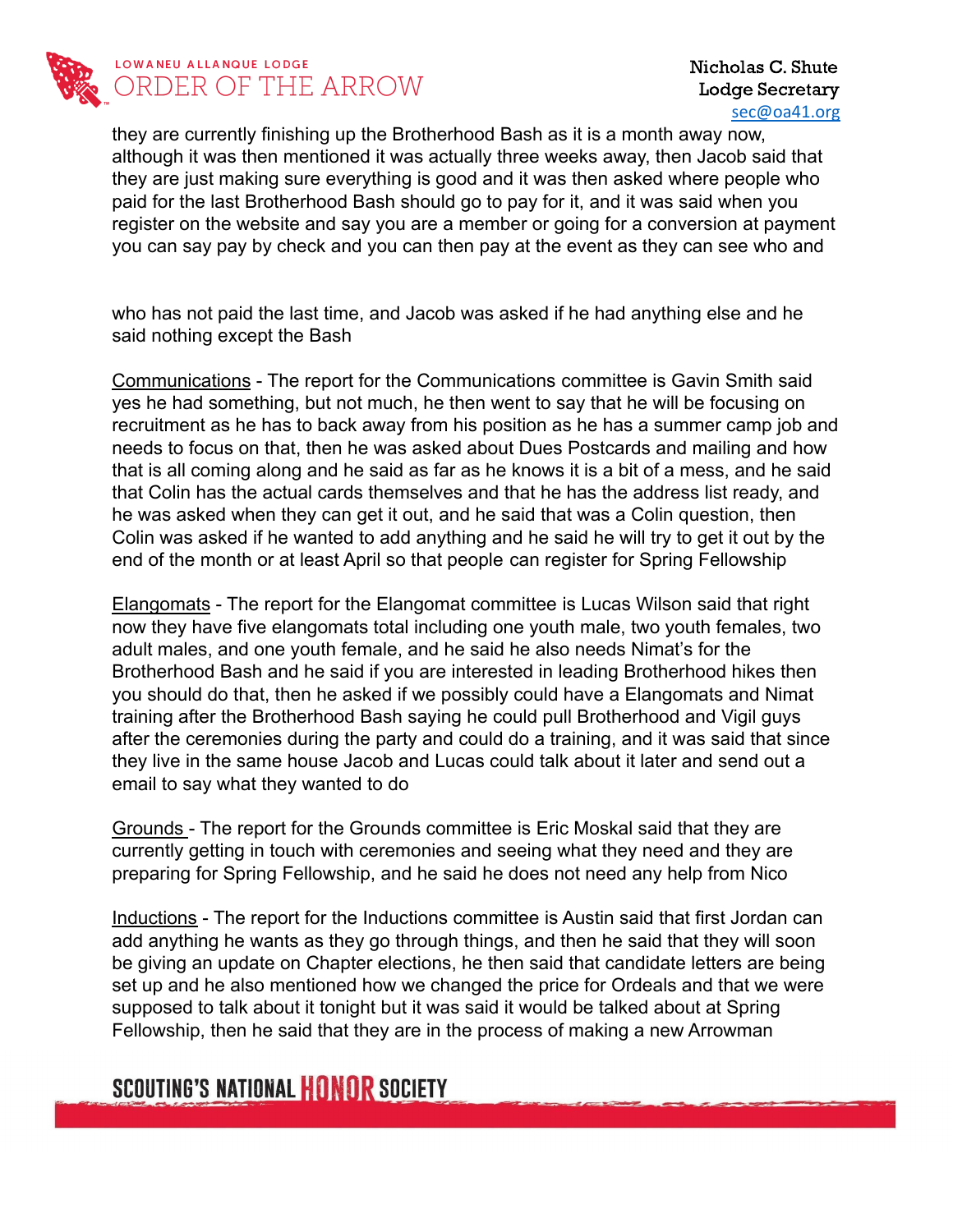

One-O-One list, and he said it may be longer longer than usual but National wants a lot so they are trying to keep it lower than 20 minutes but there is a lot of content

Service - The report for the Service committee is Eddie Ouimet said that he emailed the CFL or Camp Freeland Leslie service guy for different service ideas and Nico asked to be added to that he email list if possible and Eddie said he could do that

Vigil - The report for the Vigil committee is Connor was not on at the time we got to Vigil, so it was asked if anyone else from Vigil was there and Mr. McConnell said he was and that they met with Mr. Bond last night and that they will be moving forward with some things soon, then Nico said he talked to Collin earlier who said that he had something to talk about tonight and it was said we may be able to come back to Connor at Spring Fellowship, after the Winter Banquet awards were discussed in old business Nico said that our Vigil Committee Chairman was here and Connor said he is sorry he was not here earlier, but he was doing homework, and right now he said they do not plan on doing Vigil Elections at Spring Fellowship but they will still have them separately, then he said they will also have a Hybrid option and that people should turn in any nominations as soon as possible, then Nico asked where they can turn those in, and he said they can submit them to Mr. Bond using the available forms on the website, and it can be either emailed to Mr. Bond or the information can be submitted to the Scout Shop, and he said he would put his email in the chat and then Mr. Stoner said that the Stoners have received some already and Mr. Stoner has them, and Mr. Bond said he will reach out to them separately and they will figure out how to handle that in the future

**Microsoft Teams Breakout Rooms-** During this section of the meeting people were sent to breakout rooms individually, but Mr. Nadeau was having some trouble sending people to rooms and people were slowly being sent while between 25 and 35 people sat in the main room unfortunately, it was also mentioned that Eddie Ouimet's service room was out of commission for most of the meeting as his Team's meeting went out and he could not join back into the room, also Nico originally planned that the rooms would close at 8:45 p.m., but it was too much time as some rooms ran out of things to discuss and it was changed so that the rooms ended at 8:30 p.m. instead, unfortunately as well the Secretary Nicholas could not be at all the breakout rooms at once, so he could not take notes for them so if you have questions about what was discussed in a room please ask the Committee Chairman, after they were finished it was said that Inductions and Activities committee's meetings went well, but the other committee's were not discussed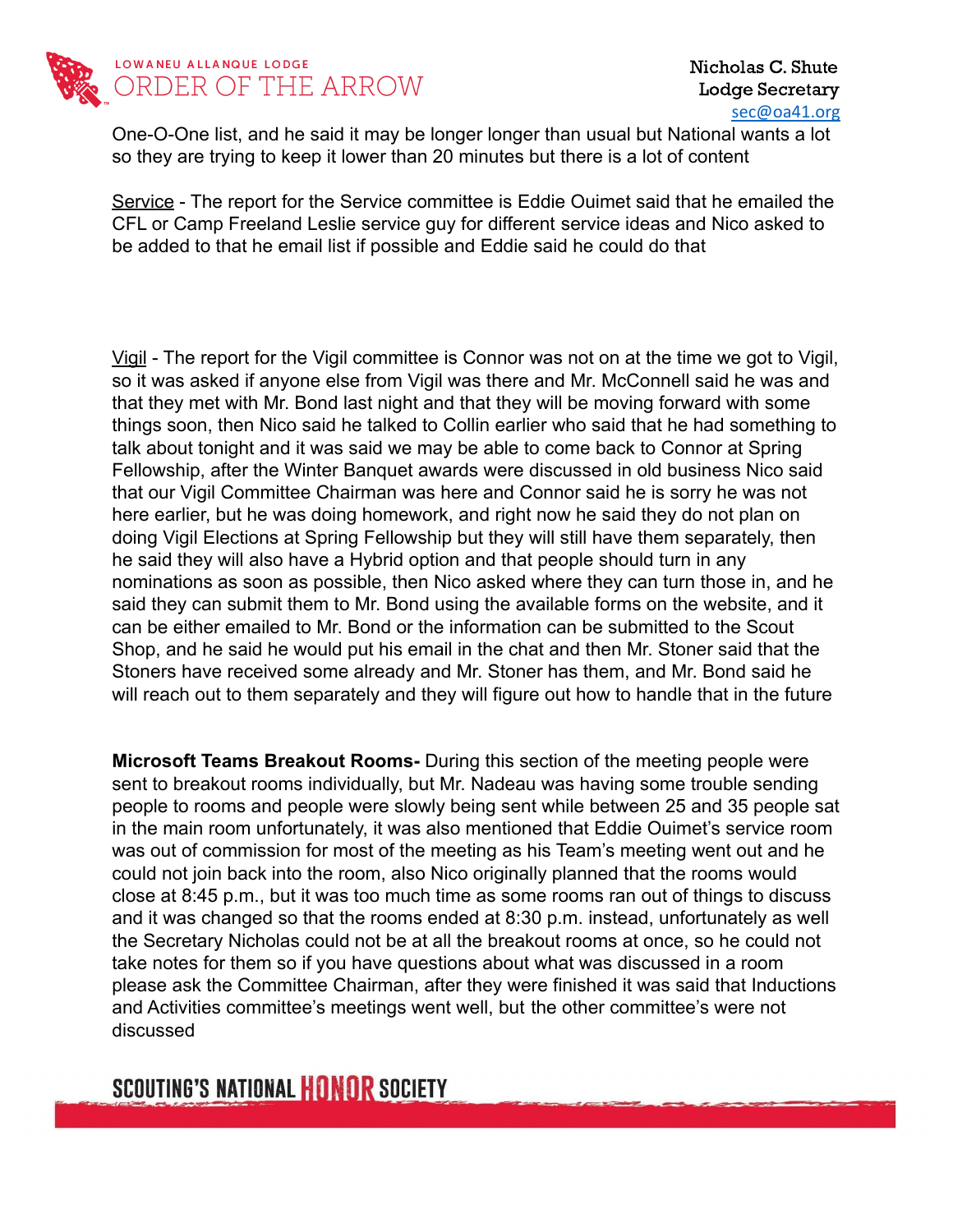

#### **New Business-**

**Brotherhood Bash-** Jacob said that the Brotherhood Bash would be on April 10th from 2:30 p.m. to 9:00 p.m. at CBT also known as Camp Big Timber and that you should email him to ask him any questions that you have, then Jacob was told if he has any questions of his own answered then just email Nico, Mr. Nadeau, Mr. Stoner, and anyone else needed, then Austin said he had a question for Brotherhood Bash and that was that at the last L.L.D. or Lodge Leadership Development some people paid for the Brotherhood Bash that was going to be after it and at this time he was cut off at this time and told they already answered this and the answer is if you paid last time then when you pay this time click pay by check so you do not pay online and they will have a list of who already paid at the Bash

**Section Conclave-** Section Conclave will be April 16th through April 18th and you should email Daniel if you have any questions about it and he can get an answer for us, then he asked if Robbie could talk about Conclave and he said yes and that it would be virtual, registration is open, and he will put his link in the chat, and then he said there will be two days of activities and a closing show and elections that weekend as well, he said that there is free, a five dollar, a twenty-five dollar, and a forty dollar option and each tier you go gets you more things and we will get the stuff after conclave for the Fall Conclave which will be from August 20th to August 22nd and you can ask him any questions about what Conclave will be

**Momentum: Discover-** Momentum: Discover will be from April 23rd to April 24th and it will heavily enforce summer camps and Robbie knows about it so he was asked to talk again and he said that it is a outdoors based Momentum and it will be broadcasted from camps across the four regions and he said ours he believes will be somewhere near St. Louis or somewhere near Missouri at least and that you can register at [register@oa.org](mailto:register@oa.org) and that there will be more information to come on that event at this point

**Spring Fellowship-** Daniel said Spring Fellowship will be from June 4th to June 6th at CFL also known as Camp Freeland Leslie, and there will be tons of games and he started forgetting what else there would be, but then he also mentioned service projects, and lots of fun, and he said hopefully it will not be a one day event and that it will be pirate themed, then he said that he knows Ryan and the Pirate Committee will be there and that Ryan will probably sing another sea shanty, then Nico said an update on Spring Fellowship was with this being CFL's last year the evening theme is going to be a celebration of CFL and all of its years and Daniel said okay and that it sounds amazing, during old business after talking about Winter Banquet, the Vigil Committee, and the new Treasurer Advisor, they were going to move into the Key Three Minutes,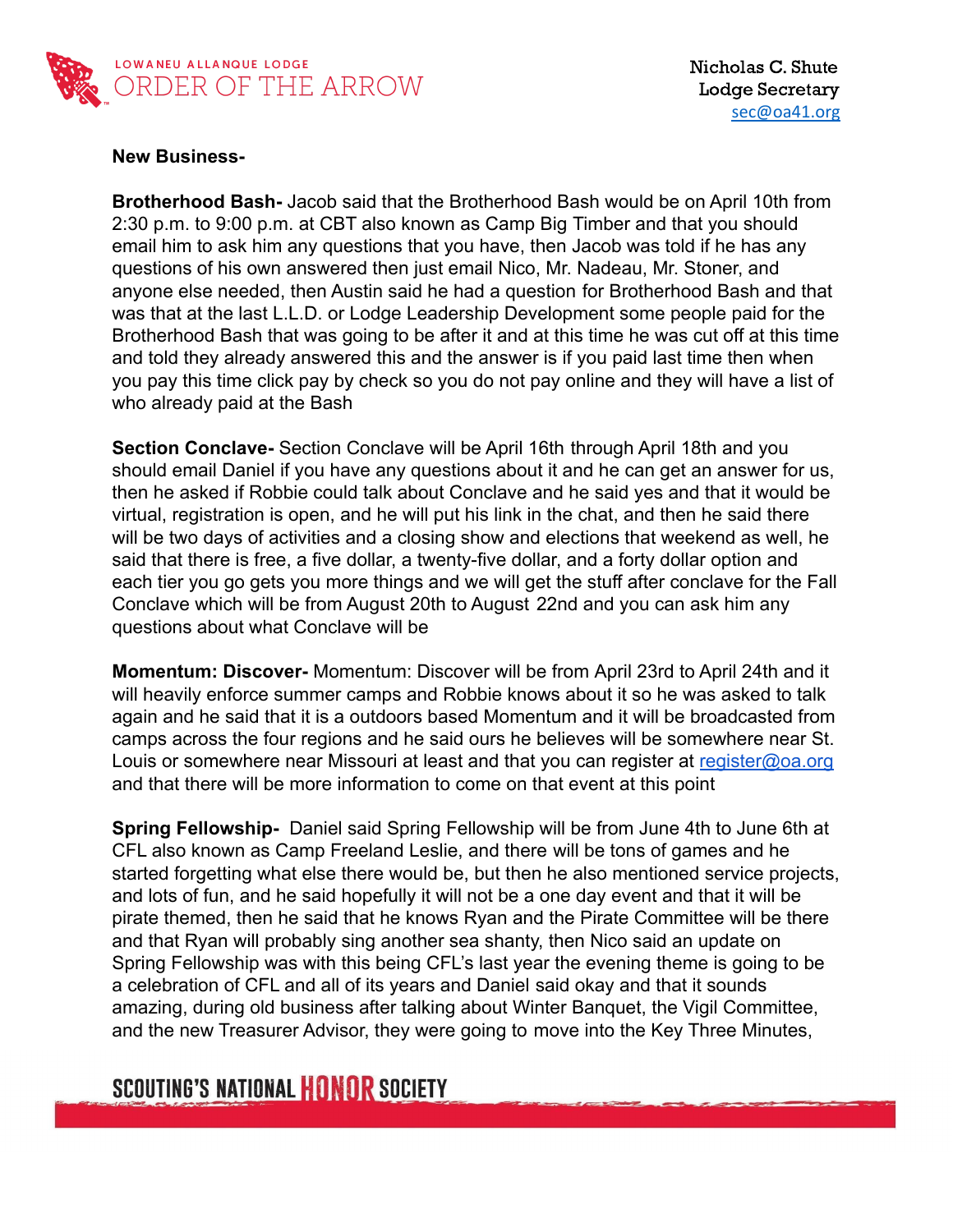

but Ryan Predki said that at the Key Six meeting we discussed bringing up the Ordeal costs for the Fellowships so he asked if we could discuss that and so we started by Mr. Stoner saying that the last amount we thought of was either \$35 or \$45 for the Ordeals and the proposed member price was \$25 and he asked if there was any discussion and if we were good with this or not, and he also said to make sure that everyone was aware that this price is lower than normal, then Jordan says adding up the costs of things we are losing money, but we may get a higher Ordeal rate, then Mr. Stoner responded that he thinks we will just run short in the cost of food allocation and then Daniel said we would be breaking even, then it was asked if we needed a motion to lower the cost, Jordan then motioned, and Ryan Dodd passed it, then all youths were asked to raise their hands so that we could get a count of the full number of youth members at the meeting, and we got about 17 people to raise their hands, then everyone lowered their hands and after a moment of silence it was said that if you agree with the price which would be \$45 for Ordeals and \$25 for members for both Fellowship this year at both CFL and CBT then raise your hands and it was passed with a majority vote, so these will be the new prices for the year of 2021

**Other-** There was nothing else brought up by anyone, so we did not have any other things to discuss for New Business at this time

**Old Business-** It was said we had no old business, but people brought up a few extra things in this time

**Winter Banquet-** Ryan Predki said that he has something for First Year Arrowman and that they just got a little more information on where the pins are from and the pins are slowly being handled and once they have them they will make sure that people get their certificate and pin, and people who need to get these things will get an email, he also said that these will most likely need to be picked up at the Scout Shop and Mr. Nadeau as a quick reminder said that they should be ready as soon as Monday

**Other-**There was no other old business that was mentioned at this time, so there was nothing else to discuss.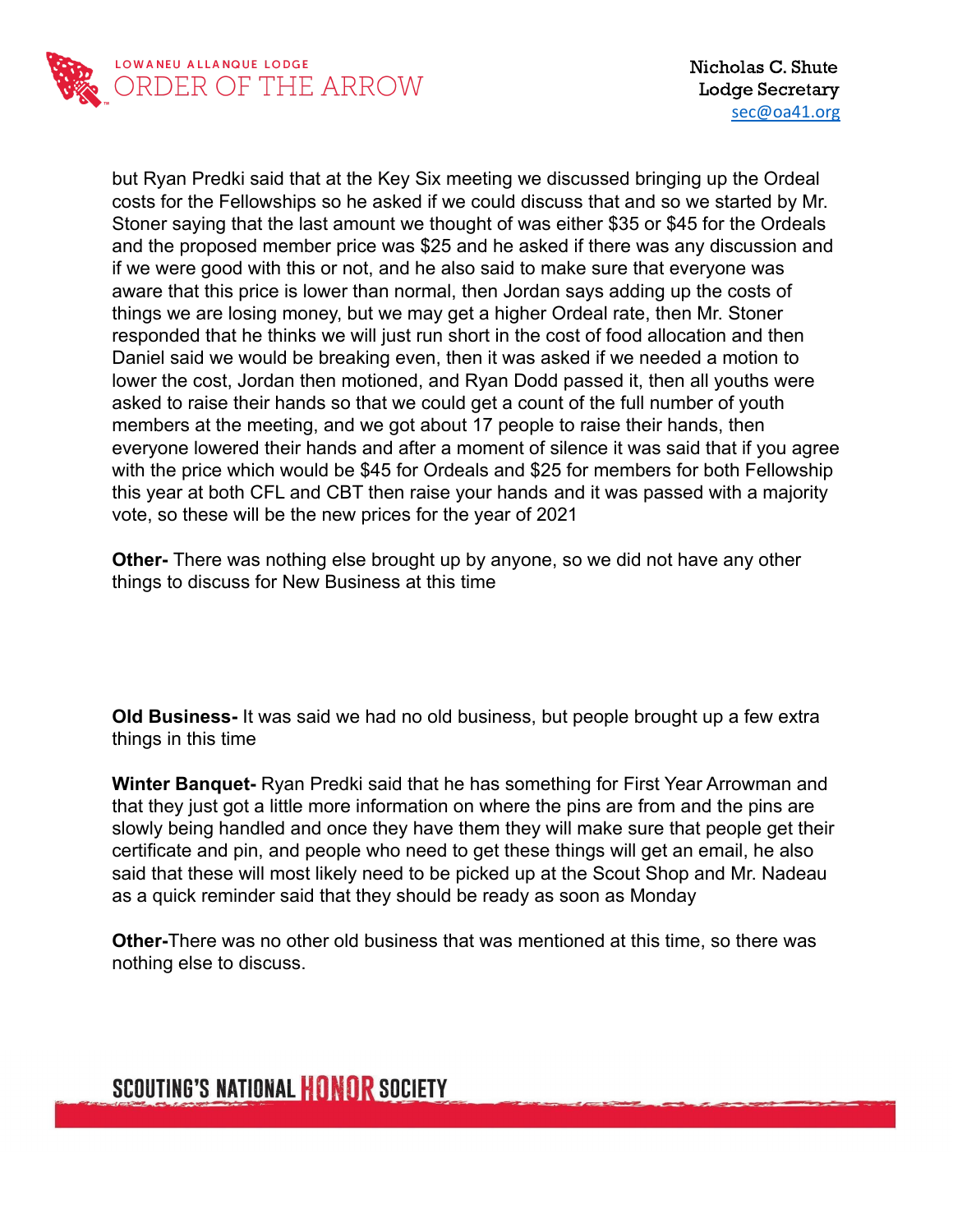

#### **Key 3 Minutes-** Daniel said alright and now we can move into Sean's amazing speech

Lodge Staff Advisor (Mr. Sean Nadeau) – in Mr. Nadeau's minute he said good evening and it is wonderful to see everyone, and that this week we have had an additional emotional piece of news, and then he said that veterans in Scouts have seen many changes in scouting including changes in rank advancement, changes in ranks, and even changes with Arrow of Light Scouts, but changes come and go and they are something they must deal with, but we all have our own thoughts and ways to go forward, but the Scout Oath and Law never change, and the founding words of our order never change, then he mentioned the principle Kitchkinet and how each principle represents a quarter of the Scout law and that Kitchkinet revises us in being helpful, friendly, courteous, and kind and these things have certainly been lacking in the last year, so you should be helpful, friendly, courteous, and kind whether that be to a brother in our order or to a fellow Scout or random stranger, then he said without these things Boy Scouts may never have been created in London, and therefore he asks us to continue in our scouting and to continue to be helpful, fiendish, courteous, and kind

Lodge Advisor (Mr. David Stoner) – in Mr. Stoner's minute he said that yes CFL closing was big event this event, but another significant event that happened this week was that March 16th or around that date was the one year anniversary that we all were put into quarantine as we have been in the pandemic for a year now from either the 13th or 16th of last year, then he mentioned that who thought back then that the issues we talked about then would now be hyperlinked in a chat on a electronic meeting or we would be forcing people into breakout rooms, then he said we are preserving and caring for this program and he enjoys up seeing us to keep scouting alive, and it is sad to hear about CFL, and it will be a unique CFL experience coming up, then Mr. Stoner said the first time he went there was 25 years ago when the lodges merged and before he was a Napawan Camper but overtime CFL became a normal place for him, so he was sorry his speech took a turn to sad as he likes to keep his speeches funny and nice, but that was all he had

Lodge Chief (Daniel Stoner) – in Daniel's minute he said to put on the record of the minutes that Mr. Stoner's speech was sad and that despite the sadness maybe some new opportunities will arise, then he said thanks so much for everyone who came today, but his speech is over and he thanked all the people for joining the breakout rooms even though the breakout rooms did not work out for some people, and then he moved us into our song